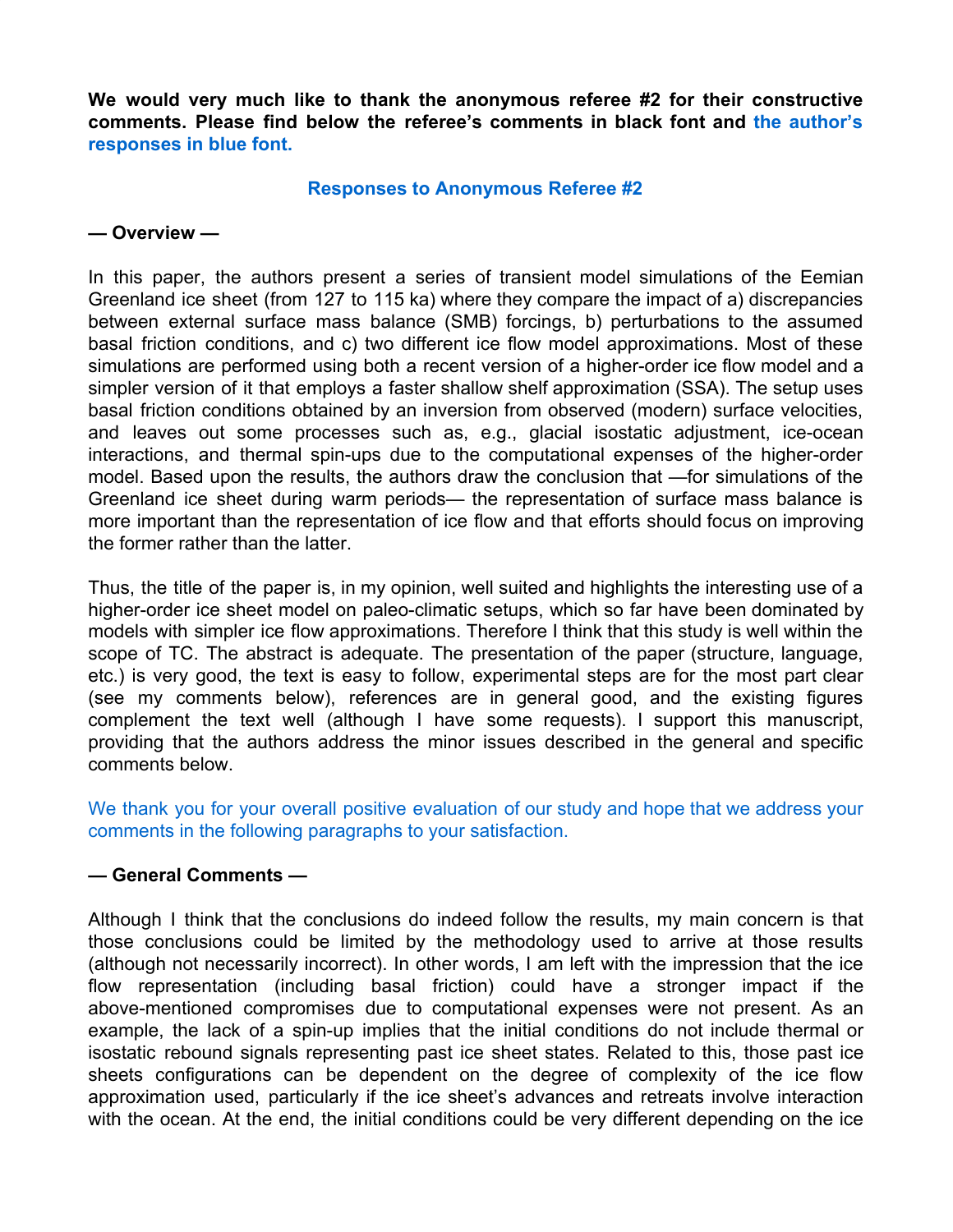flow representation used during a spin-up, and these impacts can be amplified by other model components such as glacial isostatic rebound. Connecting to this, I also wonder if the inclusion of rebound (and its interaction with the SMB altitude-feedback) would decrease the contribution to the ice thickness change from the differences in surface mass balance.

Furthermore, I think that the "parameter space" explored for the ice flow-related experiments is not enough to showcase the total range of impact, especially for the basal friction experiments. For example, the authors test a relative small change to these coefficients and an extreme change, and then discard the latter due to unreasonable (and preliminary, since these are not shown) results. However, there are no attempts at testing the impact of less extreme changes with the aim of finding a "maximum impact" that is still reasonable.

To sum up, from my experience I mostly agree that getting the surface mass balance right plays consistently a crucial role on the evolution of a modelled ice sheet (even outside of interglacials or land-based ice sheets), but from the paper it is not completely clear that the significantly smaller impact of ice flow-related processes is not (at least in part) a consequence of the limitations required in order to utilize the sophisticated higher-order ice flow model. If additional experiments using the higher-order model are not possible due to computational constraints, there is (almost) always the possibility to run those experiments in the simpler SSA model, especially since the authors do not find extreme differences between the models. This could be done at least as supplementary materials to shed some light on the mentioned issues. I will elaborate on these issues as they occur in the text below.

Thanks, we agree that the missing isostatic rebound will most likely lower the total ice loss, particularly in the MAR BESSI experiments. We will emphasize this fact in the discussion section. Furthermore, we will clarify that we are using a semi-realistic setup (missing GIA, non-evolving surface temperature, no ocean forcing, ice sheet domain,…).

Concerning the "parameter space" issue you mention. We performed additional SSA experiments which we only mentioned shortly in the discussion paper. We will clarify how many and which additional SSA experiments (including also values in between the presented range) we performed in the revised manuscript and discuss their results.

# **— Specific Comments —**

Page (P) 2, Line (L) 20-23: These lines give the misleading impression that the SIA and SSA are used separately in hybrid models, with marked boundaries between the regions where each of them is applied. As far as I understand, there is a difference between using the SIA and SSA separately for, e.g., grounded and floating ice, respectively (i.e. with the grounding line as the "boundaries between these two approximations", as in the main experiments of Pollard and De Conto, 2009), and using what is currently known as "hybrid model". In fact, one of the main motivations stated in Bueler and Brown (2009) was to overcome the flux and velocity problems where SIA and SSA meet, when applied to model grounded ice streams, and to provide a scheme that generates well-behaved, "continuous" intermediate states. Modern hybrid models (mostly following Bueler and Brown, 2009) usually combine both approximations in various ways to obtain a smooth transition between SIA dominated and SSA dominated regions. Please reformulate.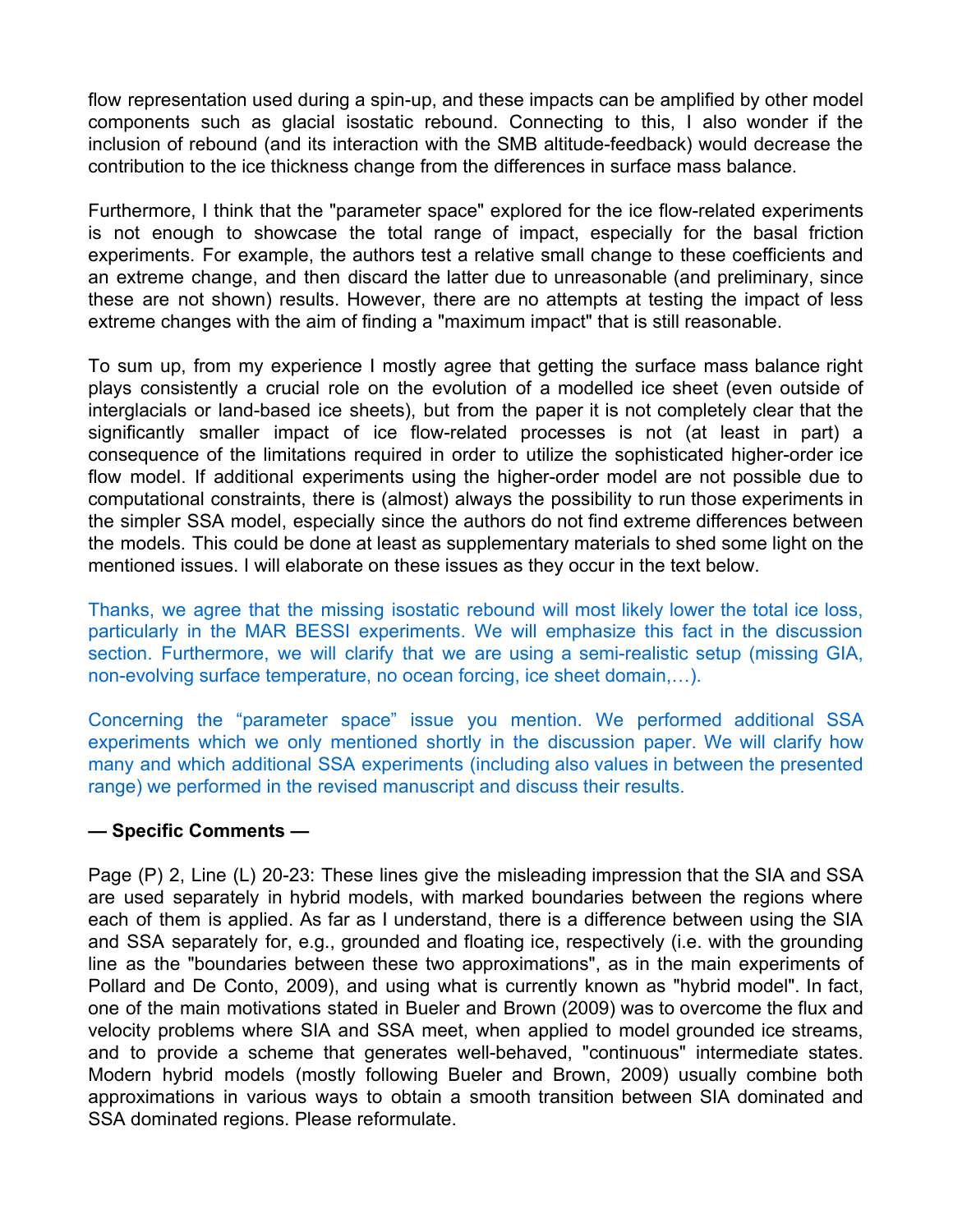Thanks, we will revise this with appropriate references.

P 3, L 9: In "best guess Eemian SMB simulations", "guess" sounds a bit out of place / redundant. Also, based on what are these simulations the best? A few words here giving the criteria used and the types of SMB models tested in Plach et al. (2018) would be appreciated.

Thanks, we will add more details about the differences between the two SMB models and why they were chosen in the method section. See also reply to reviewer #1 who requested more details from the SMB simulations in Plach et al. (2018). We will also rephrase to avoid the formulation "best guess".

Plach, A., Nisancioglu, K. H., Le clec'h, S., Born, A., Langebroek, P. M., Guo, C., Imhof, M., and Stocker, T. F.: Eemian Greenland Surface Mass Balance strongly sensitive to SMB model choice, Clim. Past Discussions, pp. 1–37, https://doi.org/10.5194/cp-2018-81, 2018.

P 3, L 13: Since the SMB is computed using modern topography and the altitude-SMB feedback turns out to be quite important (as shown by your results), I wonder if the gap between the control and corresponding MAR-BESSI experiments would be smaller under a different topography. For example, (looking at both 125 ka panels of Figure 3) if you started the simulations from a lowered and/or retreated ice sheet in the north-east this could potentially trigger a positive feedback that turns the MAR-SEB SMB negative, causing a similar retreat to that in the MAR-BESSI experiment. You do mention something similar in page 11, line 10, but I would like to see an additional experiment testing this, or (if this is definitely not feasible) at least a discussion on this possibility in the manuscript, since I think it is within the scope of this study.

Thanks, we will address this important issue in the discussion section of the revised version. However, we are afraid that additional MAR-SEB simulations with a lowered ice sheet are indeed unfeasible due to the high computational demands of the regional climate model MAR. Furthermore, such a lowered ice sheet would be chosen rather arbitrarily, because Greenland ice cores do not constrain the GrIS geometry before 130 ka. As a result of the ill-constrained geometry, we would need to perform several sensitivity experiments with various geometries and we think this is beyond the scope of this paper. However, we will discuss the differences in our simplified *relaxed* experiment further, which was performed with a different initial ice sheet.

P 3, L 17: "... lower threshold of 100 points ..." points of what? Although I appreciate a summary of previously published methods, it seems to me that this description utilizes terms assuming that the reader is already familiar with those same methods. Please reformulate so the description can be read independently from the cited paper.

Thanks, we will reformulate the description. The "100 points" is referring to 100 grid points. The methods looks at grid points in a radius of 150 km around the grid point for which the SMB gradient is calculated. For each grid point the method calculates an ablation and an accumulation gradient. During the calculation of the ablation gradient, if there are less than 100 grid points with a negative SMB, then the radius is extended. Similar for the calculation of the accumulation gradient.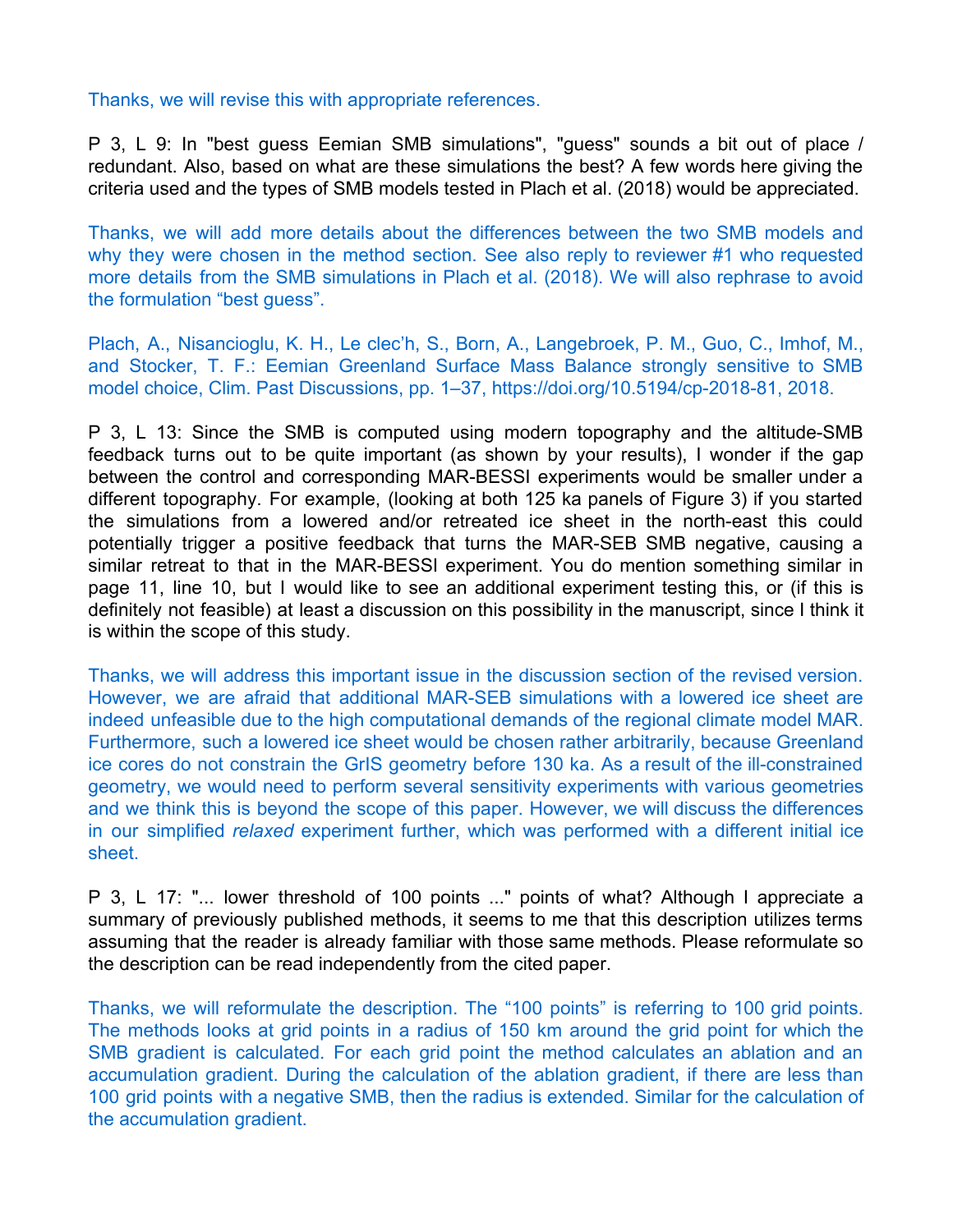P 4, L 5: What is the (real) time required to run each of these 12 kyr simulations on your higher-order configuration? Since using a higher-order model is part of the novelty of this study, this could be an interesting detail to some readers.

One simulation takes about 3-4 weeks on a single node with 16 cores. We will add this information to the text.

P 4, L 8: "with a modern GrIS" What is the internal thermal structure of the ice sheet at the beginning of the experiments? How is it computed? Please specify.

We prescribe pre-industrial temperatures at the surface (from the MAR climate simulations) and at the base we use the enthalpy formulation after Aschwanden et al., 2012 to determine the basal boundary conditions (cold or temperate ice) using a prescribed geothermal heat flux (from Shapiro and Ritzwoller, 2004). A thermal steady state calculation is performed, employing a heat transport equation to get the internal thermal structure. We will update the manuscript with additional details.

Aschwanden, A., Bueler, E., Khroulev, C., and Blatter, H.: An enthalpy formulation for glaciers and ice sheets. J. Glaciol., 58(209):441--457, 2012.

Shapiro, N. and Ritzwoller, M.: Inferring surface heat flux distributions guided by a global seismic model: particular application to Antarctica, Earth and Planetary Science Letters, 223, 213–224, https://doi.org/10.1016/j.epsl.2004.04.011, 2004.

P 4, L 9-12: This is not clear to me. How are these limits for the friction coefficients computed? Do you simply prescribe different (homogeneous/spatially varying?) coefficients until the resulting elevations change "too much" compared to ice core data? Is this done before any inversion? If so, and considering that the inversion will produce spatially varying coefficients, why would these limits be valid for the entire domain? Please clarify.

We perform an initial inversion for the basal friction coefficient and then we multiply this inverted basal friction (which is spatially varying) by factors of 0.5, 0.9, 1.1, and 2.0 (for the >500m/a sections) and 0.9, and 1.1 (for the entire ice sheet). The limits are referring to these multiplication factors and the basal friction coefficient is always spatially varying. We will clarify this point in the revised text. Furthermore, we will also discuss SSA experiments we performed with factors of 0.8 and 1.2, respectively.

P 4, L 12-14: Do you run two independent inversions to derive the basal friction coefficients for the higher-order and SSA setups? Under what internal and boundary conditions is this inversion performed? Please clarify and elaborate a bit more on this procedure. Also, I would like to see a figure with the inverted distribution(s) of these coefficients, since the perturbation of these coefficients is an integral part of the study.

Yes, we perform independent inversions for the higher-order and SSA setup. The inversion chooses different basal friction coefficients because the stress balance is represented differently in the higher-order and the SSA setup. For the inversion to infer the basal friction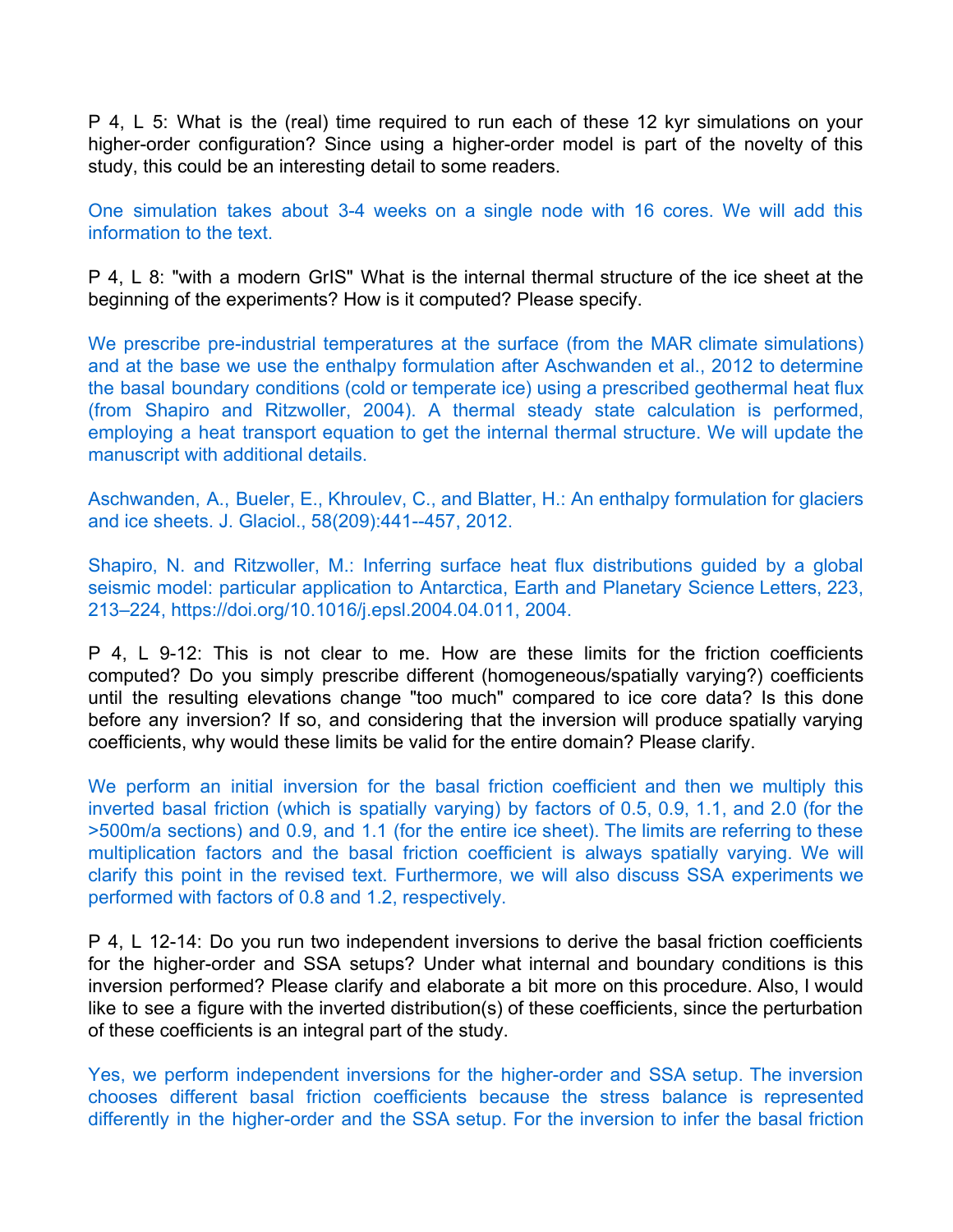coefficient, the ice viscosity is prescribed. After this thermal steady-state simulation the ice viscosity is updated according as a function of the newly calculated thermal profile (Cuffey and Paterson, 2010). The basal friction coefficients are then iterated to minimize three cost functions (Table 1 in the manuscript) --- absolute misfit between the modeled and observed velocity fields, logarithmic misfit between the modeled and observed velocity fields, and absolute gradient of the basal drag. We will add more detail on this in the revised manuscript and add a citation for the inversion details.



Figure 1: Distribution of basal friction coefficient for the 3D higher-order experiments after inversion from observed present-day surface velocities (no factors applied). The higher the value, the higher the friction.

Cuffey, K. M. and Paterson, W.: The Physics of Glaciers, Elsevier Science, Burlington, 4th edn., 2010.

P 4, L 25: "the ice sheet domain remains fixed throughout all simulations" This line is confusing at first, since it gives the impression that the ice sheet area is fixed (i.e. cannot retreat or advance). Then it is clarified that it cannot advance "beyond the (modern) ice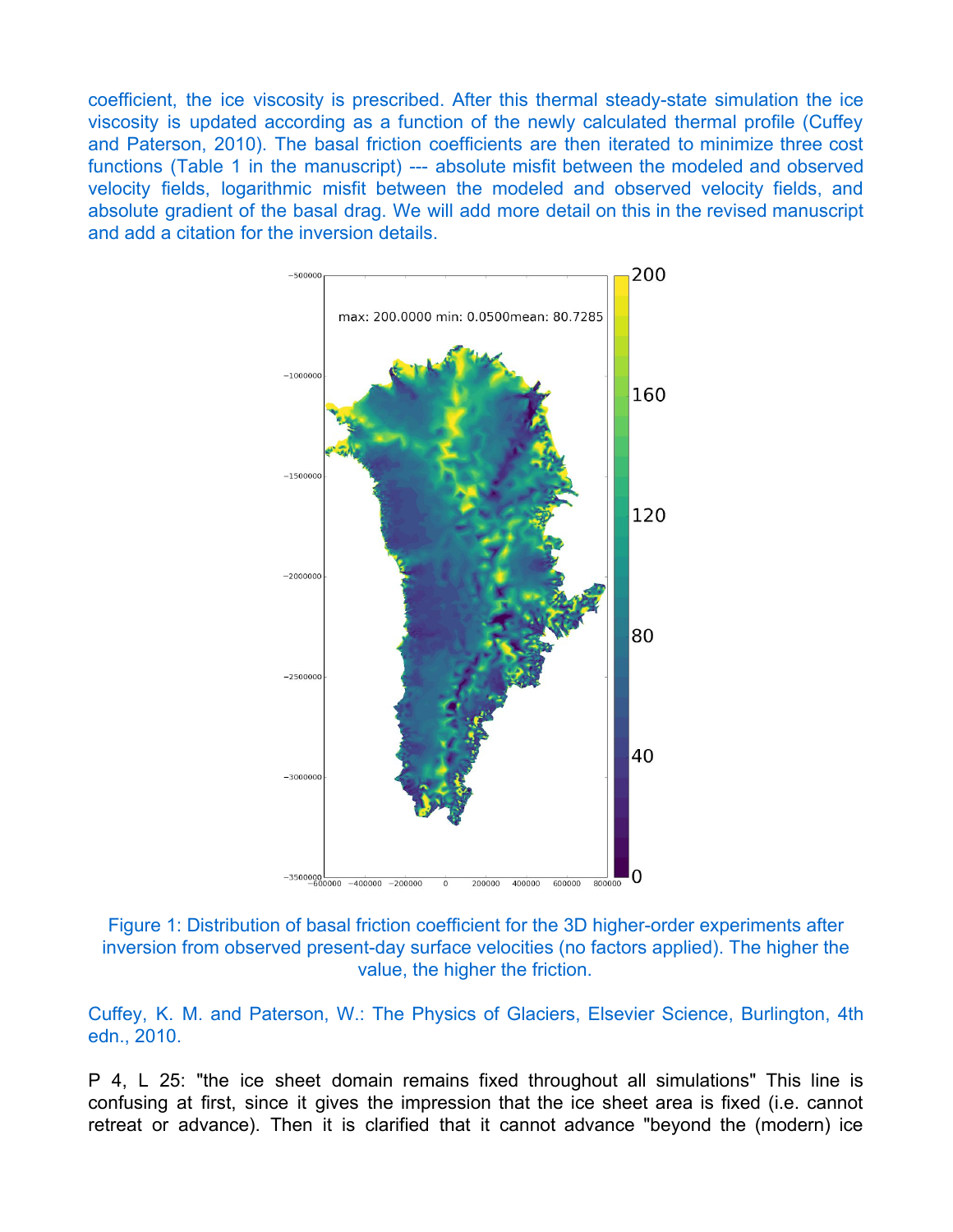domain", although it is not clear if it can retreat. Only in page 8, lines 12-14 it is clear that it can retreat and re-advance. Please reformulate so this is clear from the beginning.

#### Thanks, we will rephrase this.

P 4, L 27-29: Why is the surface temperature prescribed and kept fixed at pre-industrial values? Is this simplification necessary? I would like to see a confirmation that its influence on the thermal structure is negligible, particularly in the regions where the ice sheet elevation decreases significantly.

Although we agree that the surface temperature is very important for the thermal structure during a spin-up over a glacial cycle. We chose to do keep the surface temperature constant for simplicity as we think it has only minor impacts on our simulations. Our simulations run for 12 kyr (which takes around 3-4 weeks), and ice that is newly formed during this period will not reach deeper than a few hundred meters, i.e., this newly formed ice will not reach regions near the base where the largest deformation happens. We therefore think it is unlikely that the newly formed ice will have a large influence on the ice dynamical response. Please also see a similar remark of reviewer #1 (remark 3, third point). We will further discuss this shortcoming in the discussion and emphasize that we are using semi-realistic experiments.

P 5, L 16: Did you consider other velocity thresholds during initial testing? What is the reason for this particular value of 500 m/yr? Please elaborate.

The threshold of 500 m/yr was chosen to include all major outlet glaciers, large parts of ice streams or other fast flowing ice (See contours in Fig. 8c). We did not test other thresholds.

P 6, L 3-6: Did you test other values for the multiplying factors (i.e. between 0.5-0.9 and 1.1-2.0) over the entire ice sheet? While halving/doubling the value of the friction coefficients might indeed give unrealistic results, it would be interesting to see the rate of change of the ice volume curves (as in Fig. 1) for more modest increments (e.g. 0.7 and 1.5). Also, I think it might be useful to show anyway the curves for 0.5 and 2.0 (at least as a supplement), just to see how they relate to the rest of the results.

With the SSA setup we also tested factors of 0.8 and 1.2 for the outlet glaciers as well as for the entire ice sheet. We will add additional details about these SSA experiments in the revised manuscript. Please, also note our respond to reviewer #1 (remark 4).

P 7, L 4-7: According to the text, the outlet glaciers are defined as the areas with ice (surface?) velocities > 500 m/yr. The resulting "outlet regions" are shown in Fig. 8 and 9. How much would the resulting outlet regions change if a lower threshold was used? Would the bigger area-of-effect impact the results/conclusions? Additional tests here are welcome. Also, it seems that these outlet regions are defined at the beginning and not updated over time as the ice sheet retreats and new areas reach the required threshold. Would a continuous identification of outlet regions change the results as well? I would like to see these points addressed in the discussion.

Thanks, we will add a discussion of this issues in the discussion section.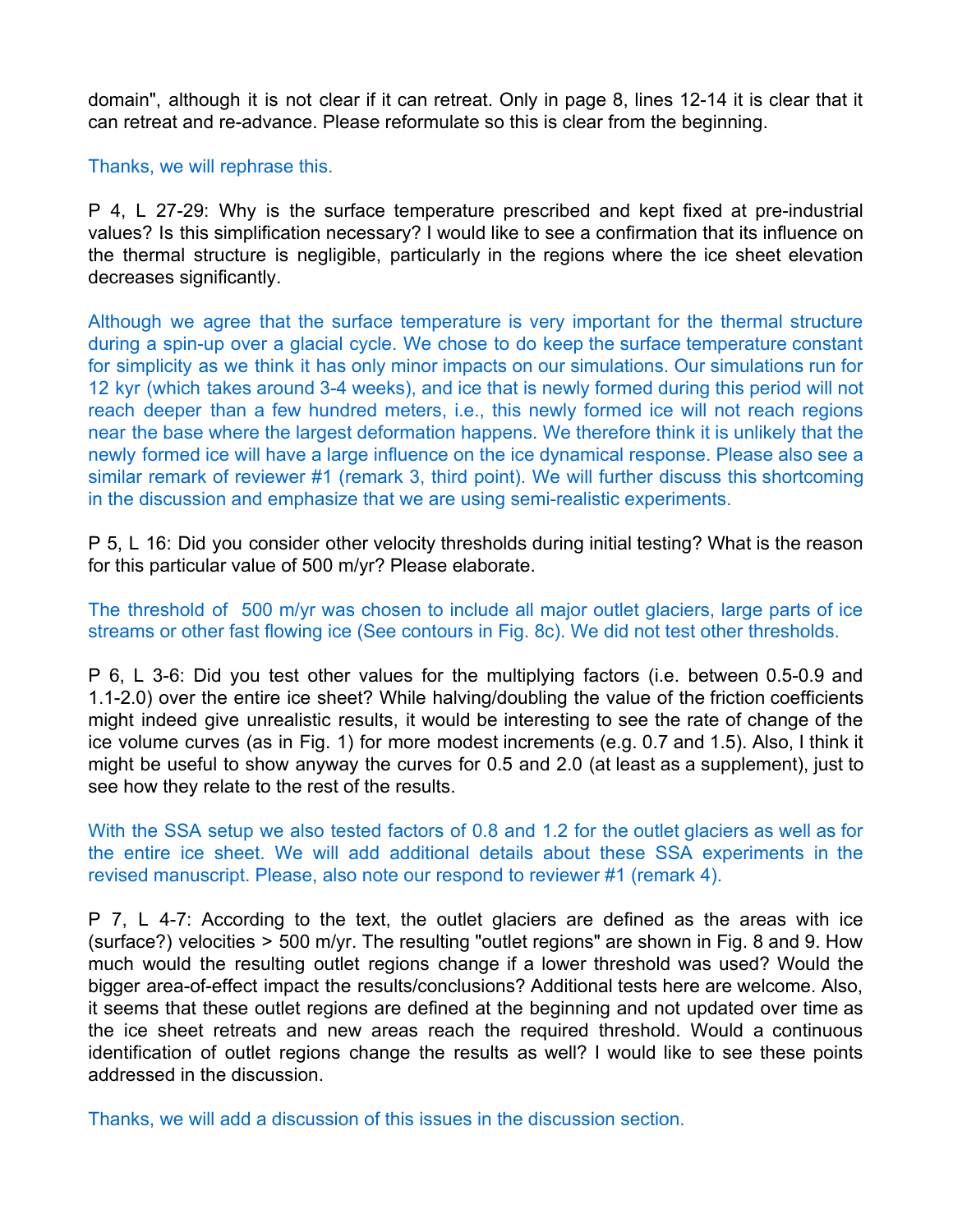P 9, L 4-5: How do these 600 m and 1500 m of elevation change compare to the changes due to halving/doubling the friction coefficients? Is the impact of the latter even stronger than, e.g., 1500 m? Connected to a previous specific comment (P6,L3-6), I think it would be useful to see the results of those particular discarded experiments.

At the EGRIP location more extreme changes of the basal friction coefficient do not show a stronger effect since the lowering at this location is already substantial and only a thin layer of ice remains. At the more central locations at NEEM, NGRIP, and GRIP halving the friction shows a surface lowering of approx. 700, 900, and 600 m, respectively. We will add a discussion of the additional SSA experiments we performed (and excluded so

far) and their results in the discussion section.

P 11, L 11-16: There is a build-up of ice in the northeast margin (and most outlets) in the "basal\*0.9" experiment, whereas there is a local thinning of the outlets in the outlets\*0.5 experiment. Do you think that the latter would be able to compensate for the additional influx from the interior in a hypothetical experiment that uses \*0.5 at the outlets and \*0.9 elsewhere? This could cause a bigger impact than the cited experiments, while still keeping the assumptions in the manuscript. If possible, please test this. I would like to see this possibility addressed in the discussion.

Thanks, this is an interesting idea. We will add a discussion about such a constellation in the revised manuscript.

P 12, L 2-3: "Note that the thinning affects ice thickness upstream from the outlet region". Yes, and this connects to my previous points regarding basal friction: I think it is very possible to maximize the impact of basal friction uncertainty if other choices are made, e.g., lower threshold for outlet identification (thus increasing the area-of-effect), lower multipliers for the coefficients, different multipliers for interior an outlets, etc. I think it would be useful to see the outcome of such choices at the "extremes" of reasonable assumptions in additional experiments.

Thanks, we will discuss further SSA experiments we did in the revised version including the more extreme examples we excluded in the discussion so far.

P 12, L 5-8: Fig. 9 (right) does not seem to clearly support the text, as the changes in the velocity field seem far from local, even reaching close the the divides. In other basal friction configurations (see my previous point P12,L2-3), these changes could have significant effects. Please discuss.

Thanks, you are right, there are also changes close to the ice divide. However, they are very small, in the range of 1 m/yr. We will rephrase the revised version to reflect your concerns.

P 13, L 3: While the sentence is technically correct, I would add "among our tests" (or similar) after "gives the biggest difference in the simulated Eemian ice sheet evolution", to acknowledge the possibility of different results under conditions or configurations not tested here.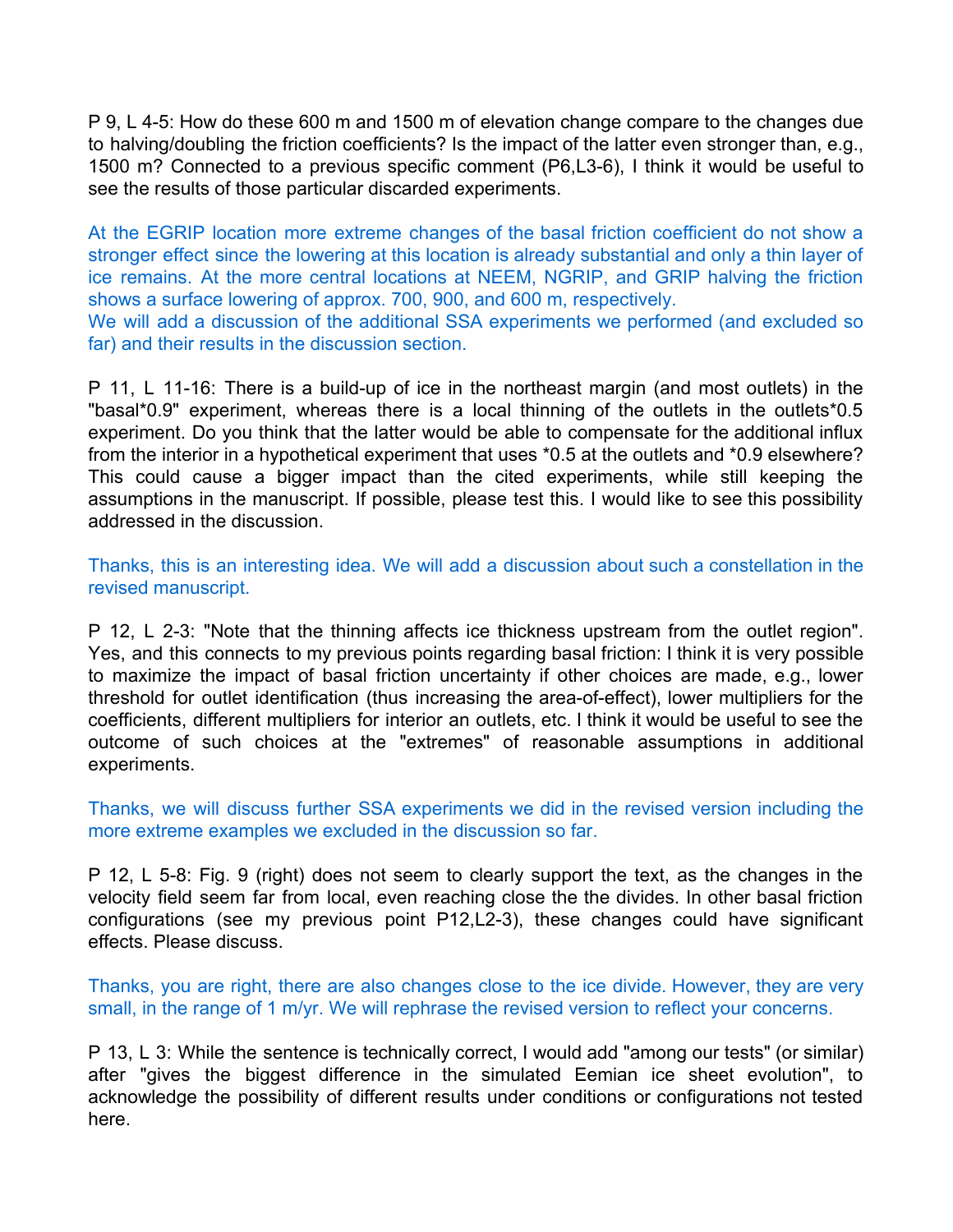Thanks, we agree and will reformulate accordingly.

P 13, L 9-14: Following my previous points (e.g. P12,L2-3), I would like to see here a discussion on other basal friction configurations that could potentially have a larger impact on the Eemian ice sheet volume, addressing those points.

We will make sure to discuss this in the revised version.

P 14, L 6: "develop a new equilibrium ice sheet" The ice sheet configurations at the end of these transient experiments are not in equilibrium, at least not in the usual sense (e.g. steady-state simulations under non-varying climate conditions). Please replace using "a new ice sheet state" or similar.

You are right. We will change this accordingly.

P 14, L 11-12: Following my previous point (P3,L13), I would like to see here a discussion on the potential impacts of a smaller initial ice sheet and its interaction with the altitude-SMB feedback.

We will address this issue in the revised discussion (also see our response to P 3, L 13).

P 16, L 4-5: This sentence highlights my main concern described above. On the one hand, the higher-order model is too expensive to perform additional experiments. On the other hand, the SSA model is described here as unable to run those simulations due to its limitations. Connecting to my previous comment (P2,L20-23), it seems that there are other options you could use to assess the impact of these important processes. Since one of your conclusions mentions a "limited influence of the ice flow approximation on the simulated minimum ice volume", would not a, e.g., hybrid model be a good candidate to (at least) clarify these issues?

We agree that a future study with more sensitivity experiments could indeed profit from a more cost-efficient hybrid model. However, here we wanted to focus on the impact of SMB vs. ice dynamics represented in the most realistic way feasible on millennial-scale simulations. Furthermore, we will emphasize the fact that we are using a semi-realistic setup and that our goal is not to provide the most accurate estimate of the Eemian GrIS in the revised manuscript.

P 16, L 10-12: These lines suggest that the inversion of friction coefficients is done separately for the higher-order and SSA models (see my previous point P4,L12-14). Please clarify this in Section 2.2.

This is correct. The inversion is performed separately for higher-order and SSA. We will clarify in Section 2.2.

P 16, L 16-17: Would the impact of including basal hydrology on the computational expenses be large enough to make your experiments unfeasible? Has this been tested?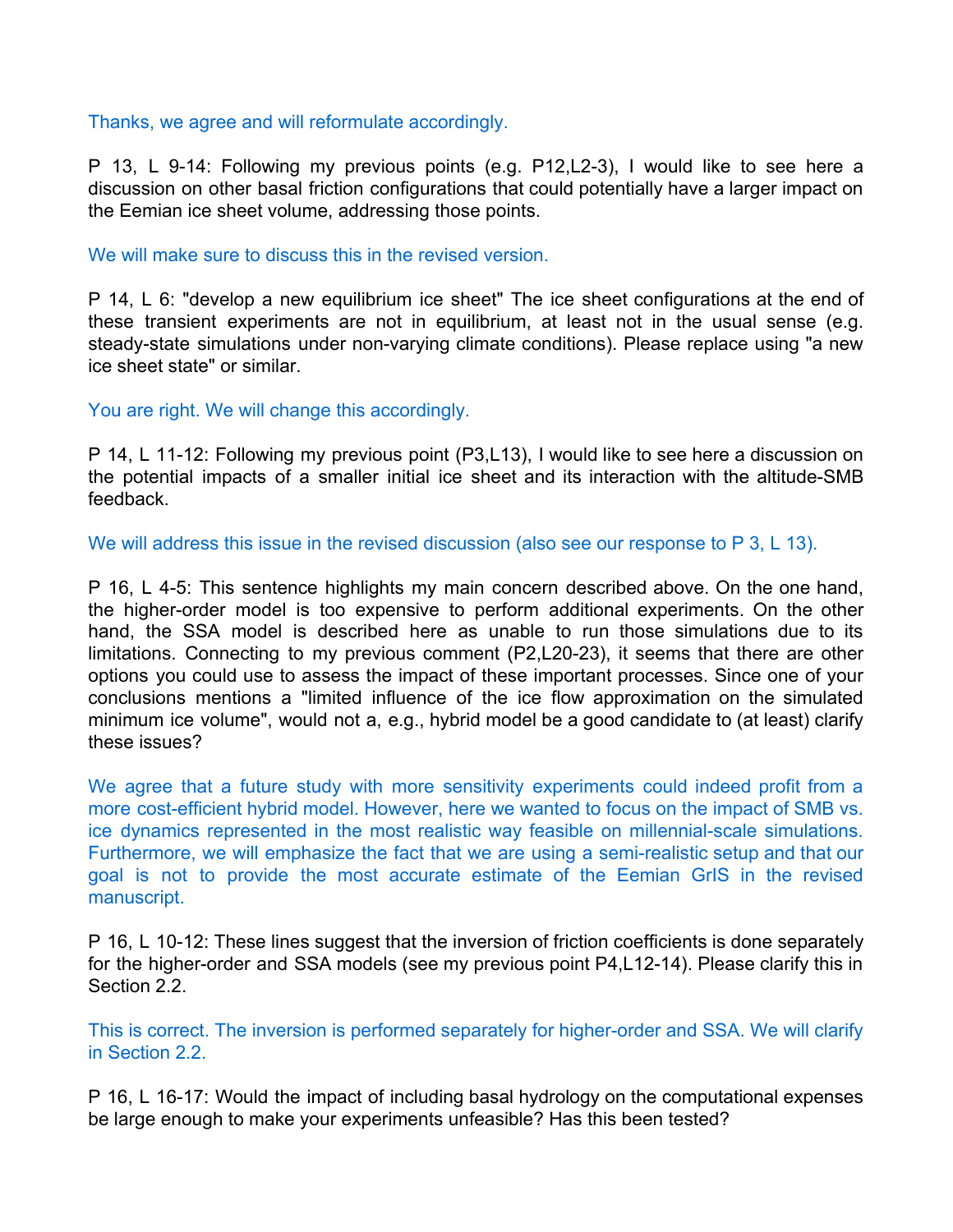At the moment basal hydrology is not implemented in ISSM. However, the computational demands of colleagues in our institute working on the development of advanced basal hydrology schemes, are large, so that we came to the conclusion that an implementation within our experimental setup is unfeasible at the moment.

P 16, L 19-21: In connection with my previous point (P7,L4-7), if the goal is to compensate to some degree for the lack of basal hydrology, I think that a continuous identification of outlet regions would be a better choice; otherwise, you are accounting for it only where the initial conditions do not change. Please address the possibility of other basal friction / outlet regions configurations that could have a stronger impact on the results.

We agree that a continuous identification of the outlet regions would be a better choice. However, this would be technically very challenging with our current ISSM setup. The primary objective of our study was to provide a relative perspective on uncertainty in the SMB by showing it side by side with idealized variations in basal friction that cover a realistic range. It is not meant to be an exhaustive analysis of the latter.

P 16, L 26-27: Similar to how the outlet experiments attempt to account for basal hydrology, additional experiments with a reduced initial ice sheet could attempt to account for the influence of pre-Eemian ocean forcing (see also my previous point P3,L13)

P 16, L 31-32: "Furthermore, a spin-up would require ..." It is still unclear to me what are the internal ice sheet temperatures at the beginning of the experiments, but what if the spin-up is performed with a fixed topography, i.e., letting ice velocities, temperatures, etc. evolve under a transient climate signal? Would not that be more realistic than a modern temperature profile or no profile at all? Please clarify.

For the initial thermal structure please note our response to P 4, L 8. Please also note our response to a similar issue of reviewer #1 (remark 3). A spin-up experiment would very much dependent on the used pre-130ka climate (SMB, temperature, ocean forcing,...) which is not well constrained (e.g. by Greenland ice cores). Furthermore, our climate simulations only cover the period 130 to 115 ka. We therefore think that initial sensitivity experiments would add many additional simulation choices (i.e., more unknowns) which would require many additional experiments which is unfeasible with our model setup.

P 16, L 33-34: This is not clear to me. If the mesh cannot easily adapt to changes in topography, what happens with the mesh in, e.g., the MAR-BESSI experiment at 125 ka where the ice margins have retreated? Do you simply use the initial (low?) resolution mesh there? If so, does this low-res mesh affect the results (e.g. enhancing the retreat)? Please clarify this.

This is a challenging issue, which is also related to your comment on the identification of the outlet regions. We use the same mesh at all times and it would be desirable to adapt the mesh over time, and the outlet regions as well. However, this is not implemented in ISSM at the moment. We acknowledge this important issue and will address it in the discussion section of the revised manuscript.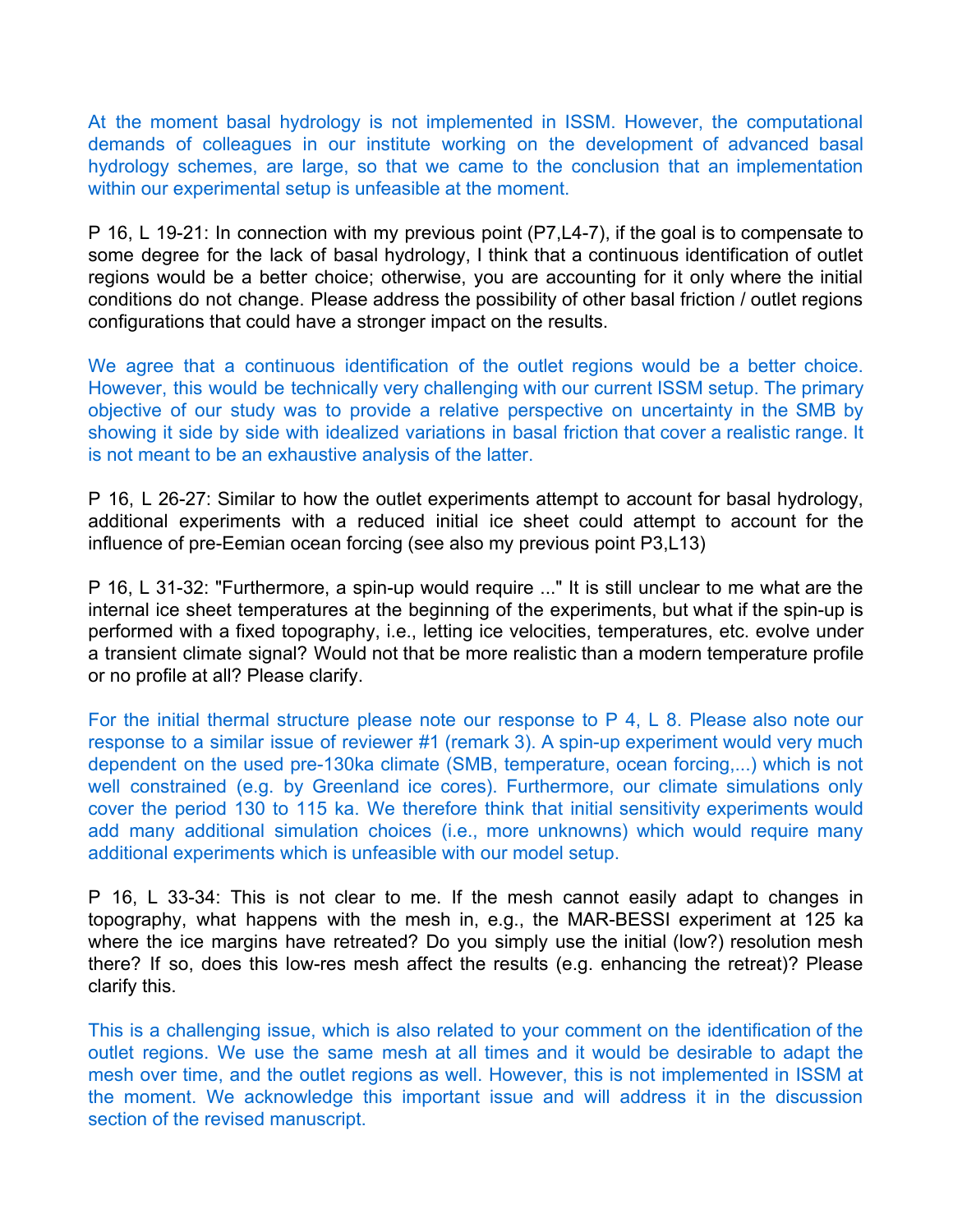P 17, L 1-3: I am not 100% convinced that the uncertainties in the initial conditions are completely outside the scope of your study (see P3,L13; P14,L11-12; P16,L26-27). In any case, I would replace "will be attempted" with something like "will become feasible", so it sounds like a possibility rather than a promise.

We will rephrase with "will become feasible". We think evaluating the uncertainties in the initial conditions would require many more experiments, which are unfeasible with our current setup. We rather want to focus on the difference impacts of SMB vs. higher-order ice dynamics.

P 17, L 5-6: I would like to read an interpretation after this observation. Although this result does not necessarily mean that MAR-BESSI is better than the control SMB, it could point to systematic biases in the modelling setup that cause the former (and the latter) to underestimate its contribution to sea level rise.

Thanks, this is an interesting point which we will discuss further in the revised manuscript.

P 18, L 5-10: The conclusions do not mention the impact of basal friction conditions, which is a significant part of the study. Please summarize these results as well, keeping in mind the potentially stronger impact mentioned in many of my previous points.

We will add the basal friction conditions to the conclusions as well.

P 18, L 10-12: I think that the strength of this conclusion contrast (at least in magnitude) with the general conclusions the authors draw elsewhere (e.g. in lines 2 and 3 of this same page). Again, I agree that getting the SMB right is important, but do not think that reducing the focus on the representation of the ice flow (and here I include basal and internal processes too) is an appropriate call here. After all, a better (and more efficient) representation of ice flow could eventually allow the inclusion of the very same processes neglected in this study. Please reformulate.

Thanks, we will rephrase this section and in general emphasize more that we are using a semi-realistic setup in the revised manuscript.

# **— Technical corrections —**

P 3, L 6: Here I am missing a core reference for MAR and the setup used.

P 3, L 25: Is there a reference that documents ISSM version 4.13? I suggest to merge this detail with the sentence in P 3, L 31: "... higher-order configuration of ISSM ver4.13 is used (Cuzzone et al, 2018)".

P 7, L 3: change -> changed

P 9, L 6: in simulated ice surface between -> in the simulated ice surface elevations between